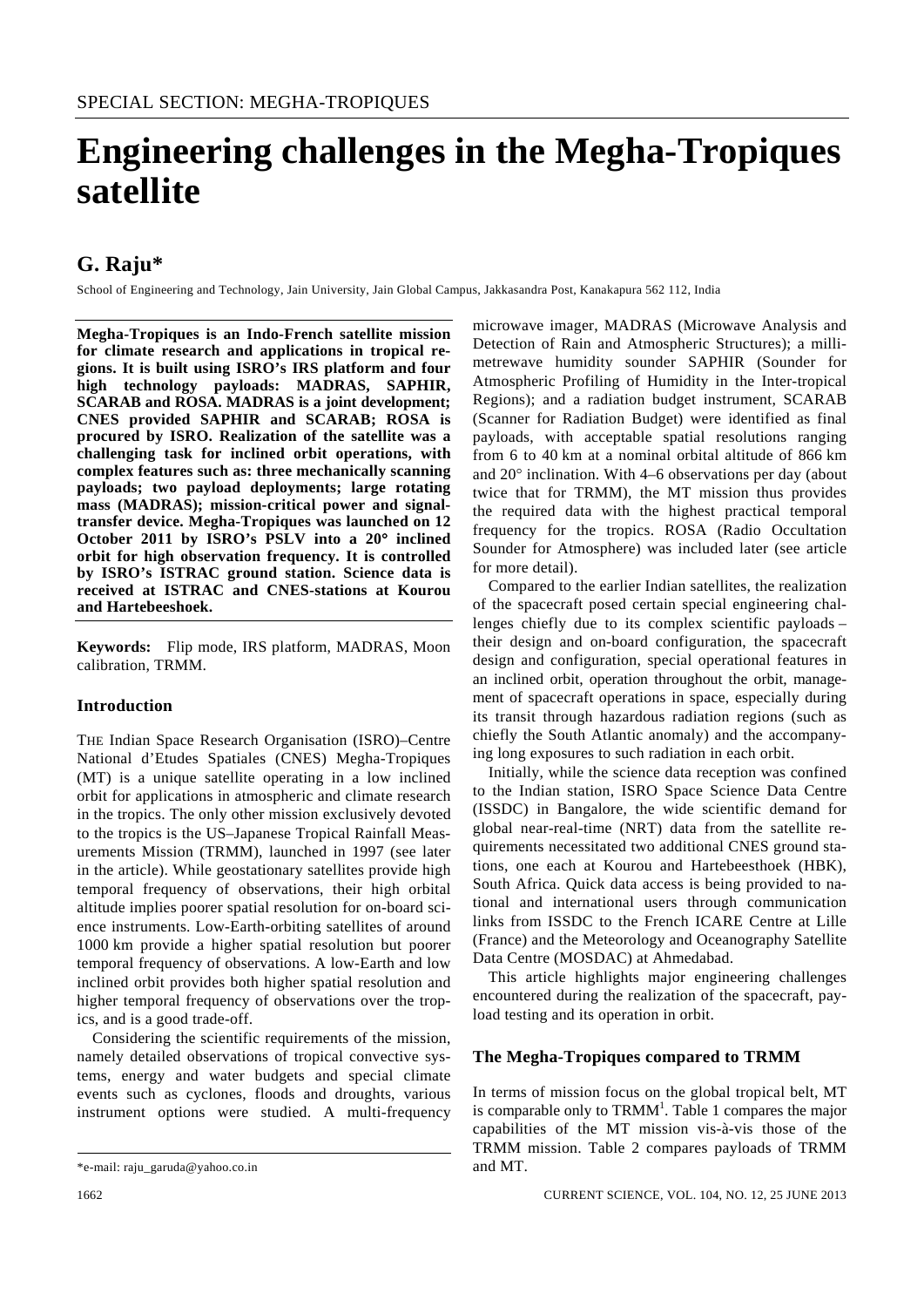|                       |      | <b>Table 1.</b> Comparison of MT and TRMM |                                                          |
|-----------------------|------|-------------------------------------------|----------------------------------------------------------|
| Parameter             | TRMM | MТ                                        | Remarks                                                  |
| Launch date           | 1997 | 2011                                      |                                                          |
| Orbital altitude (km) | 350  | 866                                       | TRMM was boosted to 403 km in 2001<br>for increased life |
| Inclination $(°)$     | 35   | 20                                        |                                                          |
| Science payloads      | 5    | 4                                         |                                                          |

| <b>Table 2.</b> Comparison of TRMM and MT payloads |  |  |  |
|----------------------------------------------------|--|--|--|
|----------------------------------------------------|--|--|--|

| <b>TRMM</b>                                                                                                        |                                                                                                                    | Megha-Tropiques                                                                                                  |                                                                                                                         |  |
|--------------------------------------------------------------------------------------------------------------------|--------------------------------------------------------------------------------------------------------------------|------------------------------------------------------------------------------------------------------------------|-------------------------------------------------------------------------------------------------------------------------|--|
| TRMM Microwave Imager (TMI)<br>Frequency<br>Spatial resolution (km)<br>Swath (km)                                  | 10, 19, 21, 37 and 85 (Note 1)<br>$6 - 50$<br>760 (878) (Note 3)                                                   | 18, 23, 36, 89 and 157 (Notes 1, 2)<br>$6 - 40$<br>1700                                                          | <b>MADRAS</b>                                                                                                           |  |
| Wavelength (µm)<br>Horizontal resolution (km)<br>Swath (km)                                                        | Clouds and the Earth's Radiant Energy System (CERES) (Note 4)<br>$0.3-5$ , $8-12$ and $0.3-50$<br>25<br>Full Earth | $0.5-0.7$ , $0.2-4$ , $0.2-100$ and $10.5-12.5$<br>40<br>2200                                                    | <b>SCARAB</b>                                                                                                           |  |
| Note 5                                                                                                             |                                                                                                                    | <b>SAPHIR</b><br>Frequency (GHz)<br>Vertical resolution (km)<br>Horizontal resolution (km)<br>Swath (km)         | $183.31 \pm 0.2 \pm 1.1$ , $\pm 2.7$ , $\pm 4.2$ , $\pm 6.6$ and $\pm 11$<br>6 layers between 0 and 12 km<br>10<br>1740 |  |
| Note 5                                                                                                             |                                                                                                                    | <b>ROSA</b><br>Frequency (GHz)<br>Vertical resolution (km)<br>Horizontal resolution (km)<br>Range (altitude; km) | 1.2 and 1.6<br>$0.5 - 1.4$<br>$100 - 300$<br>$0 - 60$                                                                   |  |
| Precipitation radar (PR)<br>Frequency (GHz)<br>Horizontal resolution (km)<br>Vertical resolution (m)<br>Swath (km) | 13.8<br>$\overline{4}$<br>250<br>215 (247) (Note 3)                                                                | Note 5                                                                                                           |                                                                                                                         |  |
| Visible and infra-red sensor (VIRS)<br>Wavelength (µm)<br>Swath (km)<br>Horizontal resolution (km)                 | 0.63 and 1.6 and 3.75<br>IR: 10.8 and 12<br>720 (833) (Note 3)<br>2                                                | Note 5                                                                                                           |                                                                                                                         |  |
| Lightning imaging sensor (LIS)<br>Wavelength (µm)<br>Swath (km)<br>Horizontal resolution (km)                      | 0.7774<br>600<br>4                                                                                                 | Note 5                                                                                                           |                                                                                                                         |  |

Notes: (1) All vertical (*V*) and horizontal (*H*), except 21/23 – *V*-only. (2) 157 *V* and *H* first in any mission. (3) At 403 km orbital altitude. (4) Nearly equivalent and (5) No equivalent payload.

## **ISRO–CNES collaboration and work-sharing**

The start of the project was marked by a Project Feasibility Study which began at the same time. Subsequent to a System Requirements Review (SRR) in mid-2000, feasibility studies were completed by late 2002. However, because of the non-availability of the French Proteus bus that had been the basis for the 2002 study, design and configuration of the satellite had to be changed to suit an adaptation of the ISRO-offered Indian Resources Satellite (IRS) bus. Thus, a high-level Joint Task Team recommended a revised work-sharing philosophy followed by a

new memorandum of understanding (MoU) between ISRO and CNES. This resulted in three additional responsibilities on ISRO, particularly in

- New engineering interface definition between the platform and payloads;
- Spacecraft control;
- Ground station requirements.

It was quite a challenging task to make the best possible use of the already-designed/developed units and adapt them by re-defining interfaces. However, there were also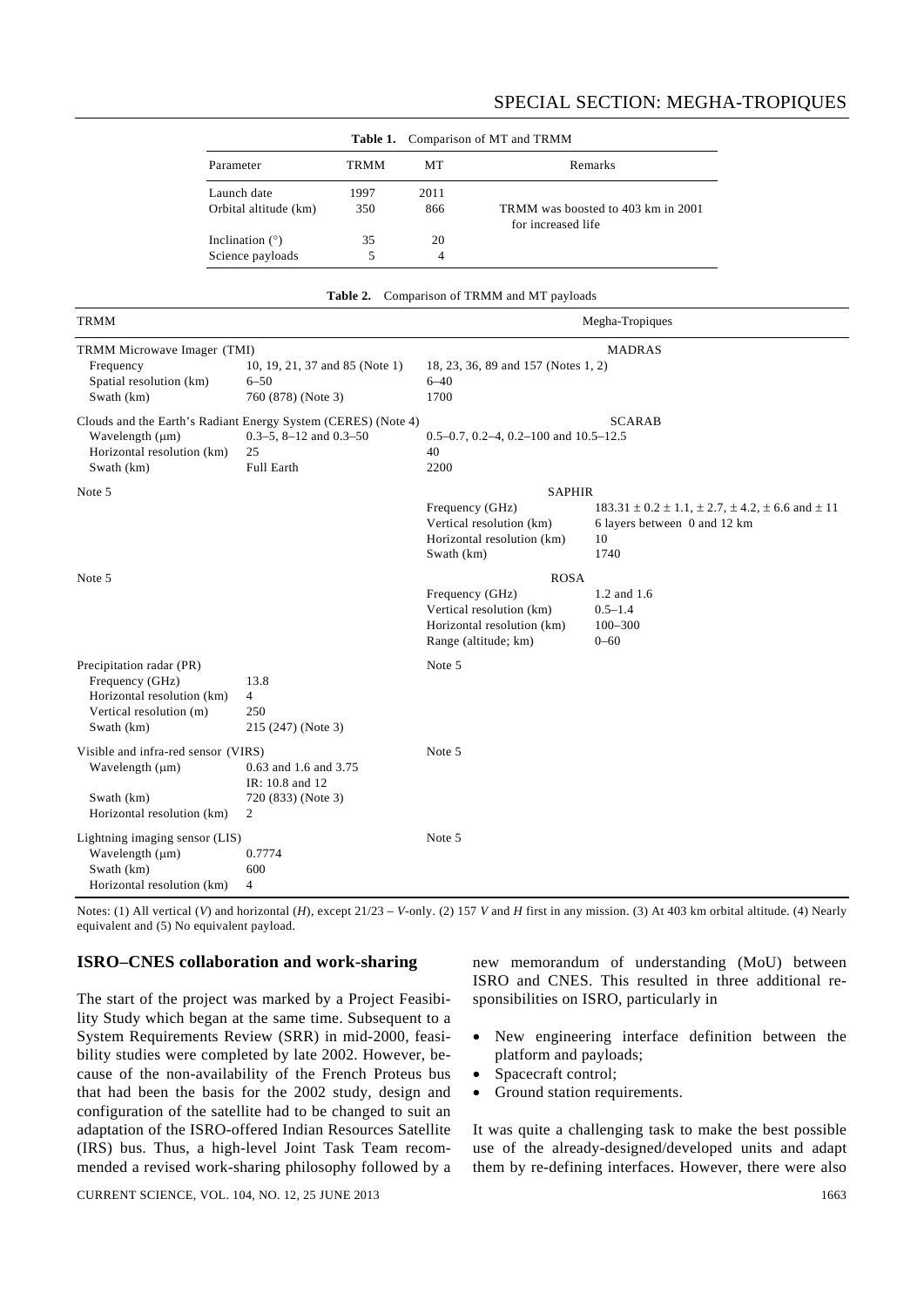| <b>Table 3.</b> Comparison of resources between this and Froleus platforms |          |                      |                       |  |  |  |
|----------------------------------------------------------------------------|----------|----------------------|-----------------------|--|--|--|
| Resource                                                                   | Proteus  | <b>IRS</b>           | Remarks               |  |  |  |
| Overall mass $(kg)$                                                        | 500      | Up to $1500$ for IRS |                       |  |  |  |
| Payload mass (kg)                                                          | 250      | More than 500        |                       |  |  |  |
| Maximum payload power (W)                                                  | 210      | More than 350        | To end of life        |  |  |  |
| Payload operational life (years)                                           |          | 5.                   | All payloads together |  |  |  |
| Data rate                                                                  | 150 kbps | 5 Mbps               |                       |  |  |  |

**Table 3.** Comparison of resources between IRS and Proteus platforms

gains to the mission due to the higher spacecraft resources of the IRS platform. Some of these are listed in Table 3, which compares the Proteus and IRS buses. In fact, the additional resources permitted configuring a fourth payload in the form of a new instrument, the Global Positioning System (GPS) ROSA.

## **Mission objectives**

In early 1999, the Indian and French science and technology teams prepared a Mission Rationale and Requirements document, which made detailed proposals for mission objectives, parameters to be measured, possible scientific instruments and their operating frequency bands, spacecraft configuration, and other requirements to meet overall mission objectives.

 The main focus of the mission, as it emerged from the document, was to measure a number of atmospheric parameters over the entire tropics with high temporal frequency, specifically up to 4–6 times in the  $(\pm)$  10–15° lat. band, with spatial resolution ranging from 6 to 40 km depending on the particular instrument and its operating wavelengths, so as to generate the long-term database needed for tropical climate studies. Achieving the scientific objectives required a satellite orbital lifetime of at least three years. The main agreed mission objectives were as follows:

- To collect a long-term dataset on agreed parameters with good sampling and coverage over tropical latitudes to understand better the processes related to tropical convective systems and their life cycle.
- To improve the determination of atmospheric energy and water budget in the global tropical belt on various time and space scales.
- To study tropical climatic events and their predictability, including in particular droughts, floods, tropical cyclones and, more generally, various features of monsoon variability.

The atmospheric and ocean parameters required to be measured were:

- Total cloud liquid water content.
- Cloud ice content.
- Convective/stratiform cloud discrimination.
- Rain rate.
- Latent heat release.
- Integrated water vapour content.
- Profile of water vapour content.
- Longwave and total radiative fluxes at the top of the atmosphere.
- Sea surface wind speeds.

Since the instruments do not require illumination from the Sun for their operation, they are capable of providing the global science data on a 24 h basis over the entire tropics. The finalized list of science instruments included: MADRAS, SAPHIR and SCARAB. In 2007, an additional instrument, ROSA procured from TASI (Thales Alenia Space, Italy) was included among the payloads.

## **Engineering impact of change in project scenario**

## *Changes that affected realization*

*Payload instruments module:* One of the challenges was to adapt the already-defined payload instruments module (PIM) from Proteus to the IRS platform. While the original design was to interface with the cuboidal structure of Proteus, the IRS design required a circular–cylindrical interface.

*Engineering interfaces:* Spacecraft payload interfaces had to be redefined to be compatible with IRS. While in the earlier scenario ISRO had to interface only PIM with Proteus, in the new configuration all CNES payload interfaces had to be redefined to enable interfacing with the IRS platform.

## *Advantages and value-addition*

Despite the many changes necessitated on the engineering side, the switch-over from the Proteus to the IRS platform offered several major advantages as given below:

*Increased spacecraft peak power:* While the Proteus supported a maximum power of 280 W which was sufficient to meet the payload demand at the beginning of life (BOL), the available power would reduce to 220 W at the end of life (EOL), limiting the scope of operation of all payloads to only two years. It had therefore been proposed that one or more instrument/s be switched off after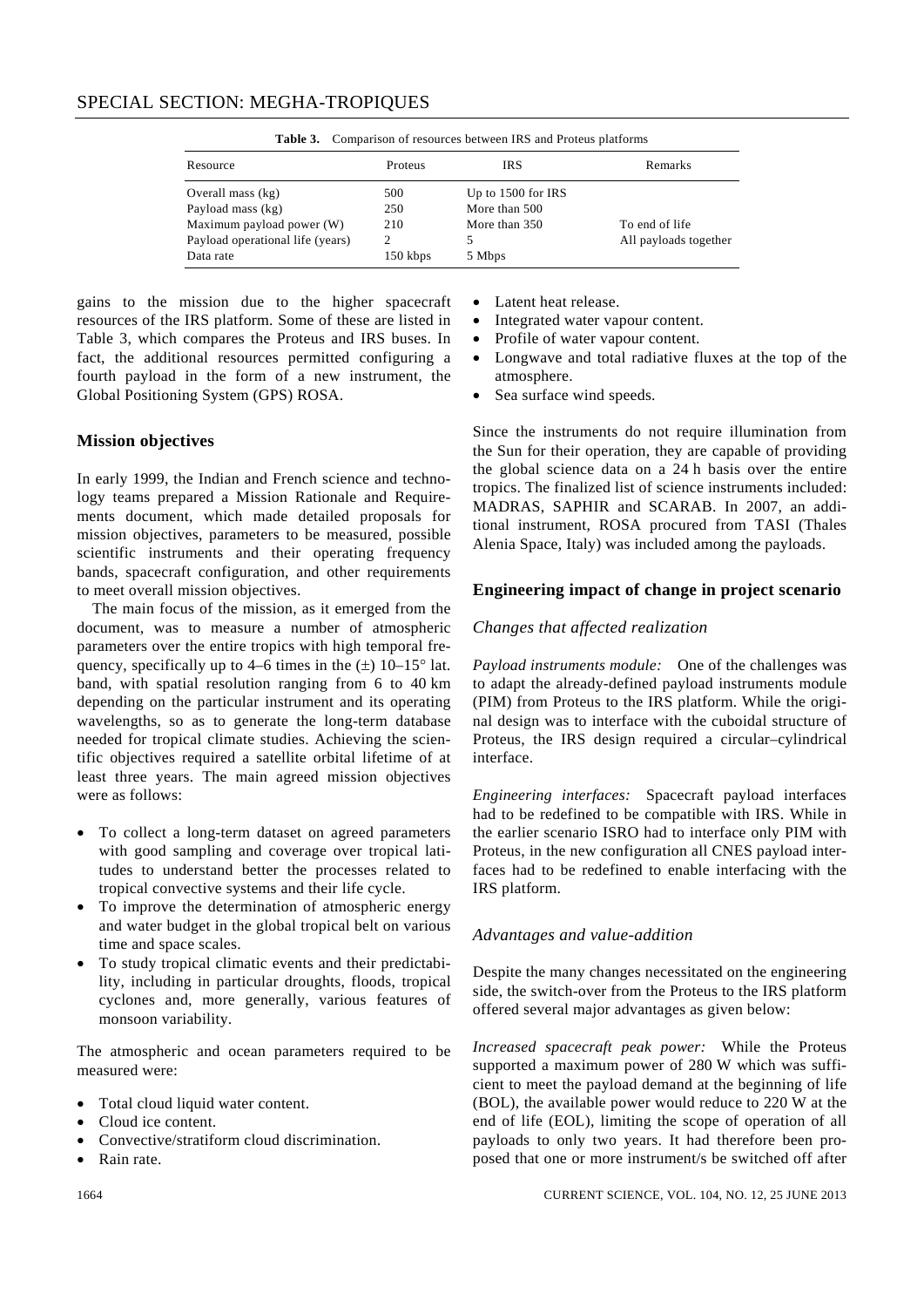two years. This limitation is overcome by the higher power (> 350 W) capability of the IRS platform.

*Addition of GPS-ROSA:* Due to the higher resources available on-board the IRS platform in terms of payload mass, volume and data rate, the ROSA payload with about a 30 kg mass and about a 50 W power demand could be accommodated.

#### **Final spacecraft configuration**

After the new scenario of the project was accepted in late 2004 and the redesign and redefinition requirements for the interfaces were established, the associated activities started in early 2005. During this phase, CNES offered and proposed the inclusion of Advanced Research and Global Observation Satellite (ARGOS). In addition, several candidates for new instruments, such as precipitation radar, Light Detection and Ranging or Laser Imaging Detection and Ranging (LIDAR), microwave altimeter, lightning detector and GPS occultation sounder were proposed by the Indian Science Team. With due regard to the accepted mission objectives, the new instruments were examined from all aspects of feasibility, including instrument maturity, additional scientific benefits in complementing or supplementing the other data, and effect on criticality of schedule. After studying every aspect of the proposed instruments, only the ROSA payload was finally accepted as the fourth payload instrument in 2007.

 The Project faced a number of engineering challenges during the realization phase. These are described in subsequent sections along the following lines:

- Inclined orbit: Power generation, star sensor configuration and thermal control.
- PIM configuration: New interfaces and new design.
- Platform configuration.
- Payloads: MADRAS and ROSA.

#### **System level**

The MT spacecraft is configured using standard platform and subsystems with proven heritage. The spacecraft structure has two separate modules, viz. the main platform (MPL) and the payload instruments module (PIM). To the spacecraft are appended two solar panel wings one on either side of the main structure, with each wing having three panels. All the spacecraft subsystems are accommodated on the cuboidal MPL with four equipment panels. The top panel interfaces with PIM, whereas the bottom panel externally interfaces with the launch vehicle. The bottom panel accommodates all propulsion subsystems with the main fuel tank inside the cylindrical structure which supports the main structure.

 Three of the four science instruments needed mechanical scanning, thus causing significant mechanical disturbances at the spacecraft level. Apart from the conventional deployment mechanisms, one for each solar panel, the MADRAS and ROSA payloads also had to be incorporated with additional mission-critical deployment mechanisms.

## **Inclined orbit**

#### *Power generation*

Due to the inclined orbit configuration, power generated was reduced by  $\cos 43.5^{\circ}$  (20° inclination +23.5° which corresponds to the latitude of the Tropic of Cancer/Tropic of Capricorn) compared to that on polar sun-synchronous orbits. Further, the solar panels closer to the spacecraft body experience shadow, thus reducing the overall power generated. Because of these two factors, the initial design which had only two solar panels on either side had to be modified to accommodate three panels on each side. The shadowed regions were not populated by solar cells to reduce complexity and cost.

#### *Star sensor configuration*

In the final optimized layout configuration, a serious problem was encountered in mounting the star sensors on the spacecraft since the Sun entered the field-of-view of the star sensor on 8–10 such occasions per year. The only solution was to periodically yaw-steer the entire spacecraft, i.e. flip the spacecraft around yaw. This called for not only a prediction of such instances on orbit but also implementing the flip manoeuvre in the desired orbit. The satellite is now being routinely operated in this mode.

#### *Thermal control*

ISRO and CNES had agreed for the thermal design and analysis of elements internal to the payload units by CNES and those internal to the platform subsystems by ISRO. It was therefore important to implement complete isolation at the interfaces of the payloads and the platform subsystems to enable independent design of each element. This involved a complex design process, as all the coupling factors, including conductive/radiative components had to be addressed for all the possible cases in the inclined orbit through detailed simulation and analyses.

#### **PIM configuration**

PIM was one of the most complex units of the spacecraft as it accommodated three major instruments, viz. MADRAS, SAPHIR and SCARAB. PIM required four times as much material as the main satellite structure did. Further, due to the non-availability of the requisite com-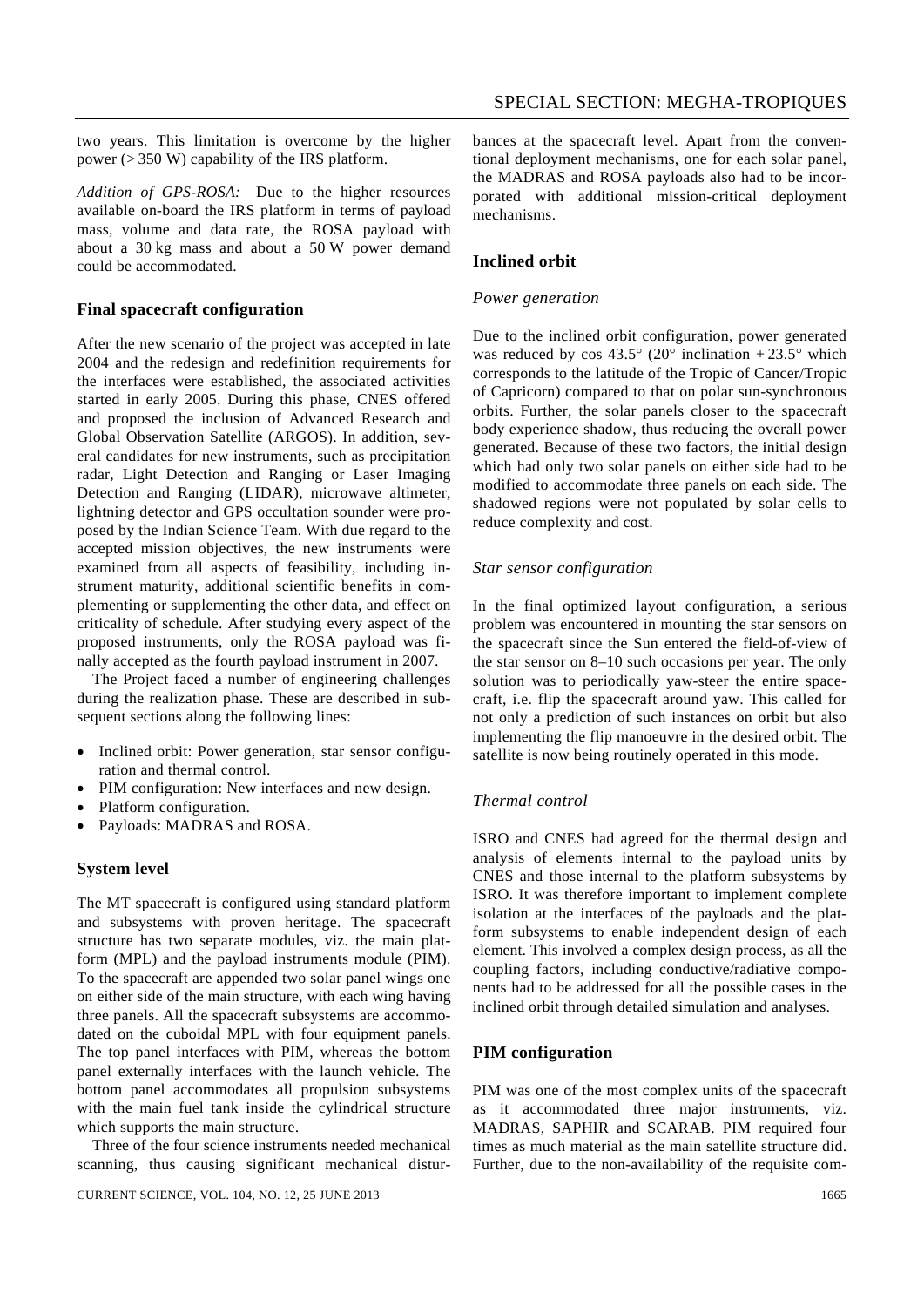posite material at that time, structural design using aluminium-cored material was necessary, with a 10% (10 kg) penalty on mass. The design was further complicated due to the fact that all the payloads on PIM involved mechanical scanning. Hence for ensuring satisfactory performance, the Structural Model-cum-Flight Model (STM/FM) of PIM had to be qualified using simulated MADRAS, SAPHIR and SCARAB payloads. Detailed tests and qualification procedures were required to provide adequate confidence on on-orbit performance.

## **Spacecraft realization**

After considering all technical and scientific requirements, preliminary design, interface definition and reviews, the realization of the space segment hardware was initiated. The steps involved in this major task are described in the following sections.

## *Spacecraft platform*

*Interface with CNES:* As in most such major joint projects, the ISRO project team had the challenging but interesting task of interfacing with its partners in all the tasks, including payload integration. While SAPHIR and SCARAB were completely developed/procured and delivered by CNES, MADRAS was a joint development. It was therefore crucial to understand, identify and agree on the technical and managerial responsibilities on each side without any ambiguity till the final integration and testing on the spacecraft and launch. This was the first time in ISRO that a large payload was jointly developed in an international collaboration. Realization of MADRAS called for interaction with not only major ISRO Centres, viz. the ISRO Satellite Centre (ISAC), the Space Applications Centre (SAC), and the ISRO Inertial Systems Unit (IISU), but also CNES and its sub-contractors, including Astrium and several other agencies.

 The following are some of the major points that were considered, reviewed periodically and followed till the end of the project.

- Exact definition of work break-up beyond the broad MoU guidelines.
- Technical interfaces, with thorough documentation.
- Techno-managerial meetings, reviews, tele-/videoconferences.
- Participation in joint testing.
- Conflict management: technical and managerial.
- Technical anomaly reports.
- Non-conformances/waivers.
- Test reports and documentation.

All the above stages were interesting experiences, and were managed from time to time with appropriate documentation, meetings and agreements or approvals as necessary.

*System design – choice of star sensors against Earth sensor:* The user requirement of pointing stability and knowledge were debated for a long time. The pointing requirements for the sensors for ensuring spacecraft stability were stringent, although microwave sensors are considered to have coarser resolution. However, detailed discussions emphasized the demand for pointing knowledge of better than 1 km. The main factor was the need for comparing the MT data with geo-synchronous science data such as new-generation EUMETSAT (European Meteorological Satellite), which have pixel dimensions of 1–2 km. The project eventually met this requirement using star sensors.

*Redundancy in spacecraft momentum wheel configuration as contingency for MADRAS momentum compensation wheel (MCW) failure:* In order to achieve mechanical stability, MADRAS payload incorporates a momentum compensation wheel to offset the momentum resulting from the rotation (for scanning) of the payload. As a redundancy in case of the failure of MCW, a detailed redesign was made and implemented, with new angular orientations for the main spacecraft momentum wheels. This novel feature strengthened the mission reliability, particularly of MADRAS, through redundancy.

*Radiation effects:* On-orbit performance of MADRAS indicated certain deviations due to radiation effects and also raised component issues. These were resolved by simulation and by incorporating appropriate corrections in the processing data products. Some of the radiation effects were also overcome with periodic scrubbing of memory devices and field-programmable great arrays (FPGAs).

*Field-of-view conflicts between spacecraft and ROSA antennas:* There were serious field-of-view conflicts between spacecraft and ROSA instrument antennas with wide view angles, necessitating mission-critical changeover switches for the spacecraft antennas. This has been described in more detail later in the article.

*Introduction of features for various modes of MADRAS calibration:* End-to-end calibration of a microwave radiometer along with its antenna and receiver is necessary for absolute calibration of the radiometer as well as for inter-comparison of mission data with those from other similar instruments in orbit. Often it is difficult to accurately characterize the radiometers in absolute terms, particularly in the case of those with high absolute accuracy. One option is to steer the spacecraft to facilitate the main antenna to view the cosmic microwave background radiation (CMBR). This provision may be used at appro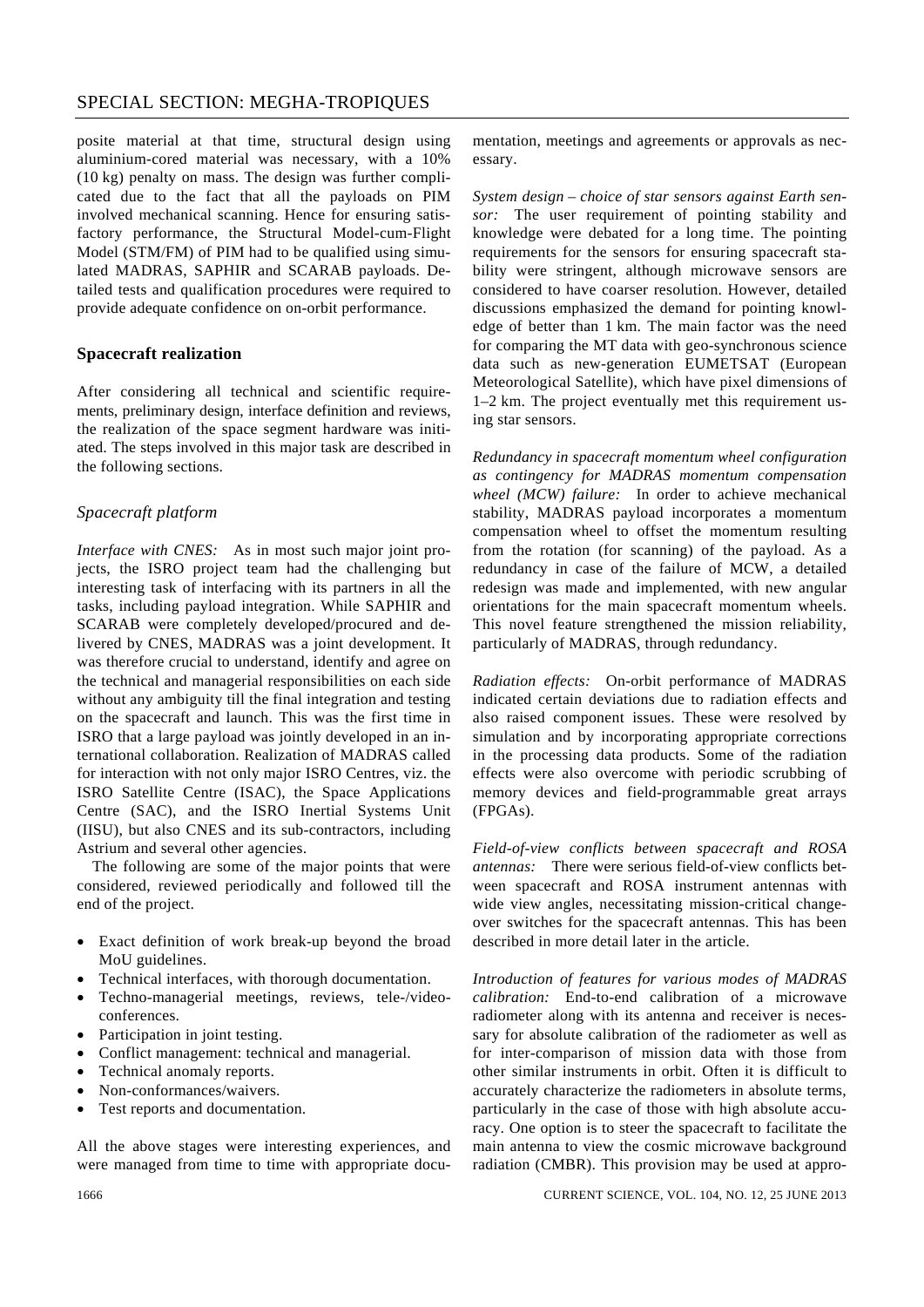priate times during the mission, keeping loss of useful science data to the minimum. As a second option, the spacecraft is also designed to view the Moon as a source of blackbody radiation for absolute calibration. There is also a moon-lock mode to keep the moon in view for a short time of a few minutes. However, such a provision appears to be novel and is not reported in the literature. This option would call for a detailed analysis and impact on data loss.

#### *MADRAS*

Large number of frequencies: MADRAS<sup>2</sup> instrument makes use of five frequencies (18, 23, 36, 89 and 157 GHz) with large bandwidths for obtaining good temperature sensitivity, and nine receivers (since all except 23 GHz have both vertical and horizontal polarization). The frequencies are chosen to meet specific atmospheric applications as explained in Figure 1. The important challenge was the need of a satisfactory isolation and grounding to prevent electromagnetic interference. The final integrated performance at spacecraft level and also on-orbit was excellent.

*MADRAS scan mechanism (MSM):* This is a complex mission-critical unit used for rotating the MADRAS front end at 25 RPM. In order to ensure effective performance over a lifetime of 5 years, a life test model was used early in the project and continues to remain in operation on ground, even after launch, to provide reference data. The overall complexity may be perceived by the fact that the number of rotations by the scan mechanism is more than 7 million over a 5-year period.

*Dynamic balancing of the rotating element:* Any imbalance during rotation creates a 'coning effect' resulting in instability in pointing. There are several causes for the imbalance, including misalignment of the rotation axis



**Figure 1.** Atmospheric resonance frequencies and window frequencies (MADRAS frequencies are in blue).

CURRENT SCIENCE, VOL. 104, NO. 12, 25 JUNE 2013 1667

during integration. A major task was to balance the rotating part with high accuracy in both dynamic and static conditions. In fact, a specific dynamic balancing facility was procured by ISRO for the purpose. Measurements were needed for ensuring repeatability of the residual imbalance. Another related factor contributing to instability is the possibility of slippage of a multi-layer-insulation material (MLI) fixed on the rotating MARFEQ drum, described in the next section.

*Contribution of MLI on rotating parts to instability:* From thermal design considerations that demand passive thermal control, the rotating drum of the MADRAS antenna structures is covered with MLI. Initial studies by ISRO brought out serious concerns regarding the stability of MLI (staying intact) due to the antenna rotation and stoppages. The concern was on the residual imbalance and its repeatability. This issue was resolved by CNES by appropriately designing the MLI for reducing the possibility of large slippages.

*Large number of PSTD (power and signal-transfer device) – slip-ring contacts:* The PSTD is the most mission-critical unit having 92 contacts. This unit interfaces functions of transferring power and signals between the rotating MADRAS RF Equipment (MARFEQ-A) and the static part. The design uses contacting plungers that have three thin gold-plated brush-like wires, with an optimum contact pressure/friction ratio and with low contact resistance of less than 10 milliohms. Further, the 92 contacts are expected to traverse a large distance with these sensitive brush contacts during the 5-year lifetime. The contacts are vulnerable to erosion, possibly due to any mechanical imbalance, by repeated rubbing against the static surface. They are likely to introduce electrical noise. It is possible to correct noisy signals usually by off-line processing of received signals before preparing data products.

*Bifurcation of MADRAS backend electronics (MBE) – static and rotating:* Early in the project, ISRO and CNES agreed to develop the static and rotating parts of MADRAS respectively. At that time ISRO had agreed to develop the MBE. However, this had to be split into two parts, static and rotating, due to electrical noise considerations. After several discussions ISRO agreed to develop both rotating-MBE (R) and static-MBE (S) parts. This bifurcation introduced difficulties in integration and testing, since MBE (R) was to be integrated along with the MADRAS front-end of CNES, especially in the crucial dynamic balancing at CNES before sending to ISRO, but was managed through a simulated model of MBE (R) at CNES.

*Power supply noise due to large cable lengths between MARFEQ and power supply unit (PSU):* A new deve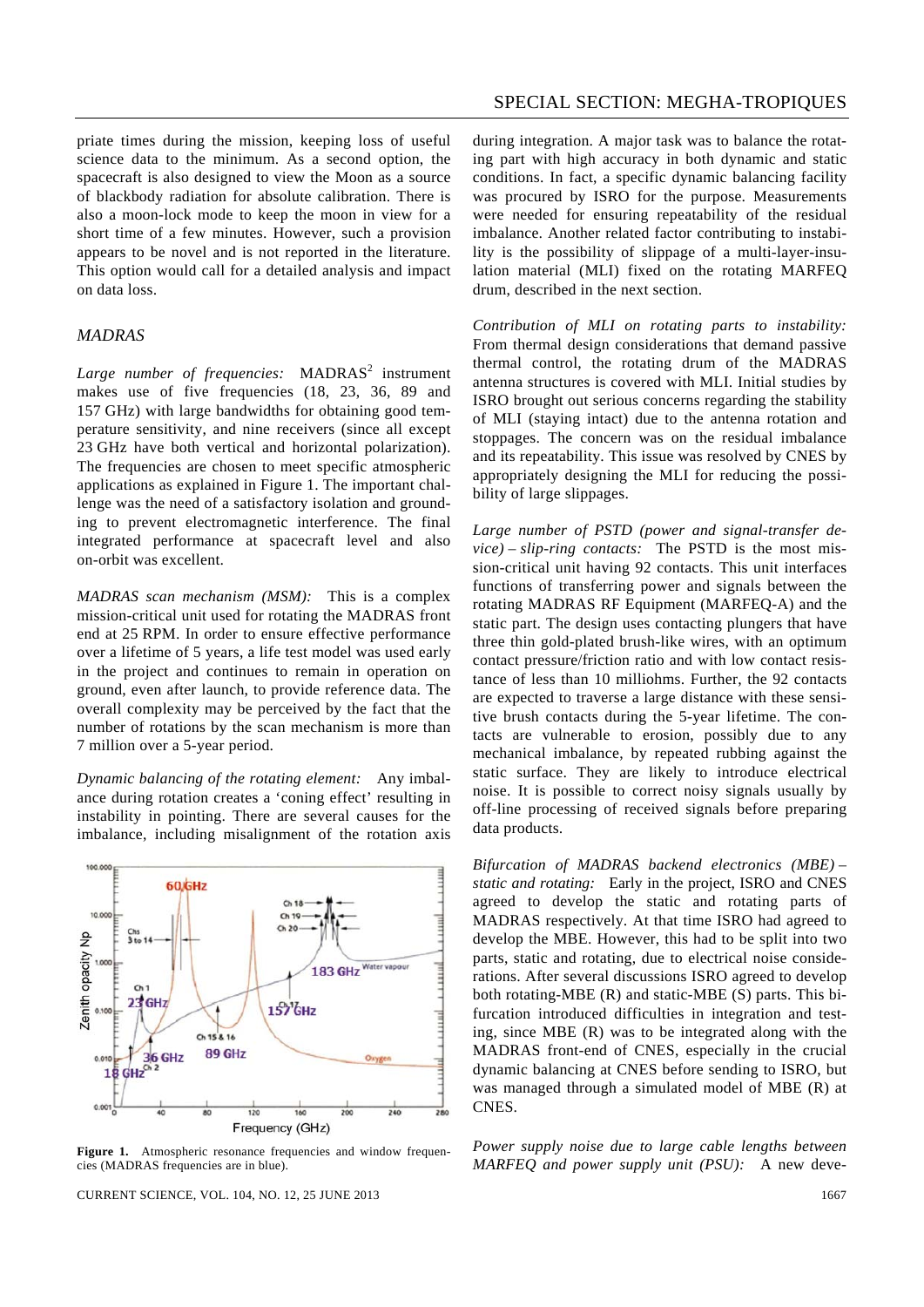lopment was concerned with one of the most difficult units on the spacecraft, namely PSU for MARFEQ-A on the rotating segment. The demand was for a power supply with less than 10 mV noise at the end of a more than 1 mlong cable from the static part of the unit. It was also required to provide large start-up (in-rush) current for the RF units, especially for the high frequency local oscillators. Such a sensitive supply is not available commercially, and had to be specially designed and custom-built. The ISRO-made units meet critical specifications beyond the design goals.

#### *Transportation: France–Ahmedabad–Thiruvanantha-*

*puram–Bangalore:* As the MARFEQ occupied considerable volume (more than 2–3 m on each side, when containerized), no commercial transport could carry it. It was therefore transported from CNES to SAC, Ahmedabad for the first level of integration on an Ilyushin aircraft specially chartered by CNES. From Ahmedabad, it was transported to Thiruvananthapuram by a special aircraft chartered by ISRO in view of greater safety compared to the longer transit by road. Next, it was transported by road to Bangalore.

*Hold-down and release mechanism:* The rotating part of MADRAS is held down during launch to avoid launch loads acting on the sensitive bearings of MSM. A holddown and release mechanism (HDRM) was used for this purpose. This final phase of integration at ISAC necessitated use of zero-*g* fixtures for holding MARFEQ in proper position during integration. Strain gauges were used to ensure that no part of the MADRAS units experienced excessive stress.

 HDRM is a new and mission-critical unit as the design should allow sufficient gap between the rotating part and the fixed part, during on-orbit rotation after release. A uniform gap of 2.5 mm was present all around the rotating drum and the mechanism was needed with sufficient but uniform gaps at the six hold-down blocks. The planarity and uniformity of the gap were also critical from thermal considerations. It was an arduous task to achieve all the specifications on ground, considering the deflections on ground, repeatability and consistency, and also projecting satisfactory performance in orbit.

*Thermo-vacuum testing and ground characterization in large space simulation chamber (LSSC):* The MADRAS instrument could be completely configured only on PIM at ISAC. Due to its large volume, thermo-vacuum testing of MADRAS was possible only in LSSC (9 m-diameter) at ISAC. This chamber had to be completely reconfigured and made up-to-date since all the remote sensing satellites launched to date by ISRO are smaller and could be tested in smaller facilities. Therefore, the entire LSSC had to be characterized and also modified with custombuilt feed-through connectors for use in MADRAS test-

 A crucial phase was the HDRM operations inside LSSC as HDRM needed to be released for rotation tests and held-down thereafter for transportation. The set-up also warranted scaffolding arrangements inside the 9 m chamber (shown in photographs), for accessing the intricate locations of the hold-down blocks for such tasks as alignment, inserting locking pins, etc. without unintended stress and strain. The tests were satisfactorily completed over a span of 16 days, and have provided invaluable reference data for on-orbit performance analysis.

## *SAPHIR*

SAPHIR is unique in terms of its number of channels (six). Because of its large number of channels, sensitivity and hence large bandwidths (up to 7 GHz), there was serious concern on electromagnetic interference (EMI) issues, especially when the entire spacecraft is in operation or testing, with all the platform units emitting power over a wide range of frequencies. Adequate analyses and simulations were conducted by both CNES and ISRO, and appropriate grounding techniques were implemented with satisfactory performance both during pre-launch tests and in orbit.

## *SCARAB*

SCARAB testing (while rotating) necessitated a nitrogen of 99.9995 purity for purging. To meet this very high demand all pollutants such a water vapour, carbon dioxide, methane, etc. had to be reduced to a very low value. Such a test is crucial for SCARAB optics. ISRO installed a special set-up with teflon tubes and 1 μm filter which achieved the required purity successfully.

## *ROSA*

*Feasibility:* GPS-ROS have demonstrated capability in providing temperature and humidity profiles of Earth's atmosphere with excellent vertical resolution, but with coarser horizontal resolution. Considering their scientific value of providing data that would supplement and complement the other science instruments of MT, a concerted effort was made to commercially procure a suitable unit. A ROSA instrument from TASI was found acceptable and efforts to accommodate it were initiated. Although a similar instrument has already flown on ISRO's Oceansat-2 spacecraft, the payload turned out to be schedule-critical and the project needed to adopt contingency measures, including indigenous development of the entire hardware and software.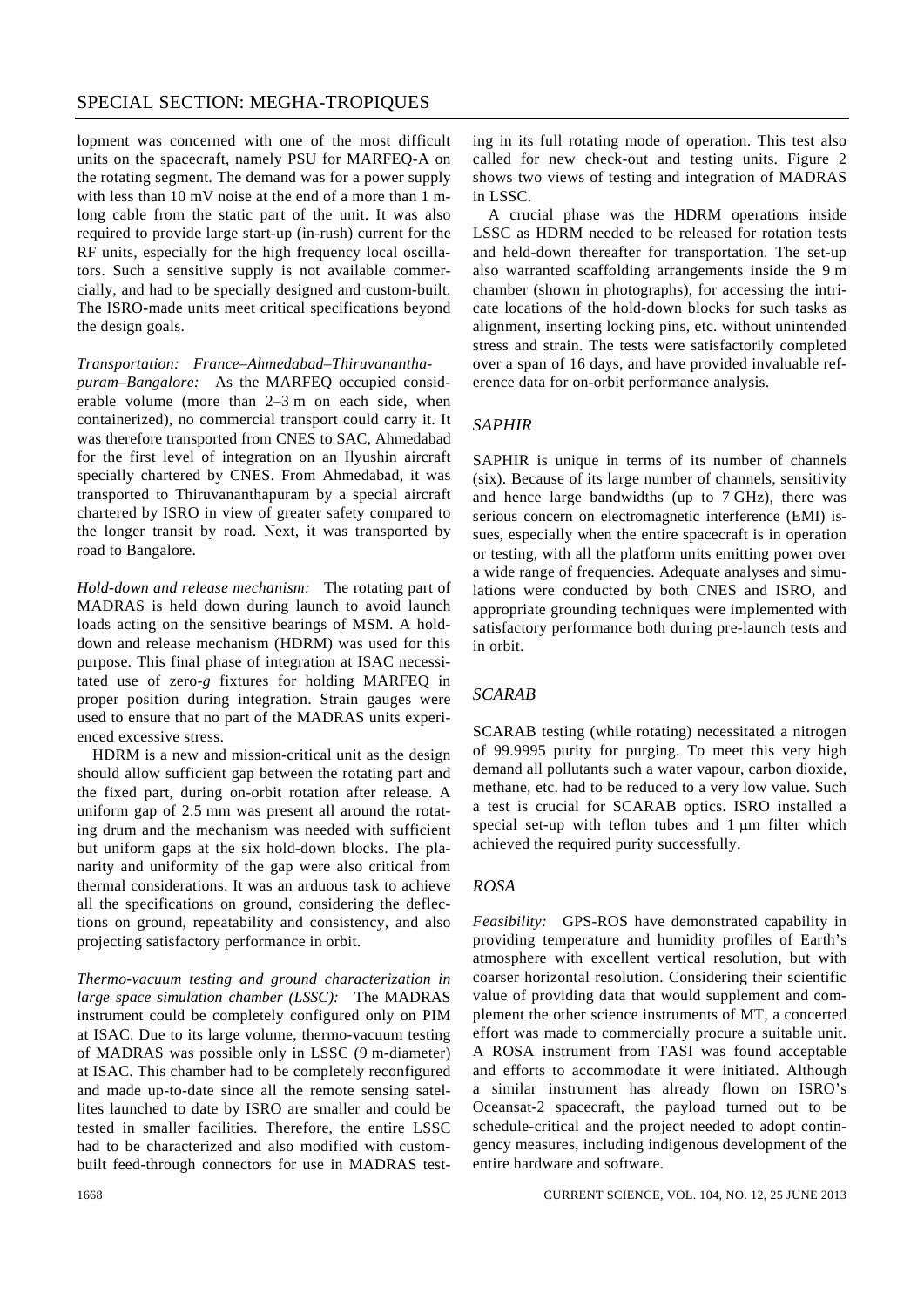

**Figure 2.** *a*, MADRAS undergoing thermo-vac tests in LSSC. *b*, MADRAS integration in LSSC before testing.



Data Tx. Antenna-2

**Figure 3.** Data transmitter antenna 2 and TTC antenna 2 deployed in orbit.

*On-board accommodation and configuration:* ROSA posed several engineering difficulties in terms of accommodation, power demand, quality of components used, thermal design, electrical interface and also testability. As it was a late entry, the project team had to rework certain parts of the configuration frozen earlier. They are:

Introduction of heat pipes (thermal design) in one of the spacecraft panels.

CURRENT SCIENCE, VOL. 104, NO. 12, 25 JUNE 2013 1669

- Introduction of antenna deployment mechanism to overcome serious field-of-view conflicts with spacecraft antennas.
- Insisting that vendor conduct qualification tests to ensure reliable performance in orbit.

*Testing/availability of occultation simulator:* Testing of ROSA at ISRO laboratories necessitated a special multichannel simulator which was quite expensive and bulky. TASI could therefore complete the testing in stand-alone mode at its own facility. Integrated testing at ISRO posed serious issues with respect to electromagnetic interference due to active sources and also with exact simulation of occultation. A special experimental set-up had to be devised at ISRO to view the orbiting GPS satellites from external antennas, while the occultation signals close to occultation phenomena were simulated by a singlechannel simulator. This testing methodology was repeated and successfully executed at the ISRO launch pad also.

*ROSA antenna deployment:* Another difficult task was to accommodate two antennas, each 130 cm long and about 40 cm wide. When the ROSA antennas, one each for the fore and aft directions, are in the operational mode in space, they severely block the spacecraft telecommand and telemetry (TTC) antenna and also the data transmitter antenna. It was therefore necessary to introduce an additional pair each of TTC and data transmitter antennas. These consisted of one each of body-mounted antennas respectively, for TTC and data transmitter and one each mounted at the edge of the ROSA antenna structure. Figure 3 describes the blockage of the main antennas and Figure 4 shows the deployed view of ROSA antennas along with the TTC and Data Tx antennas (designated antenna '2' – for both TTC and Data transmitter, Data Tx, in Figure 3 and at the tip of the ROSA antennas) that are used in orbit. The configuration permitted the use of body-mounted antennas (before ROSA antenna deploy-